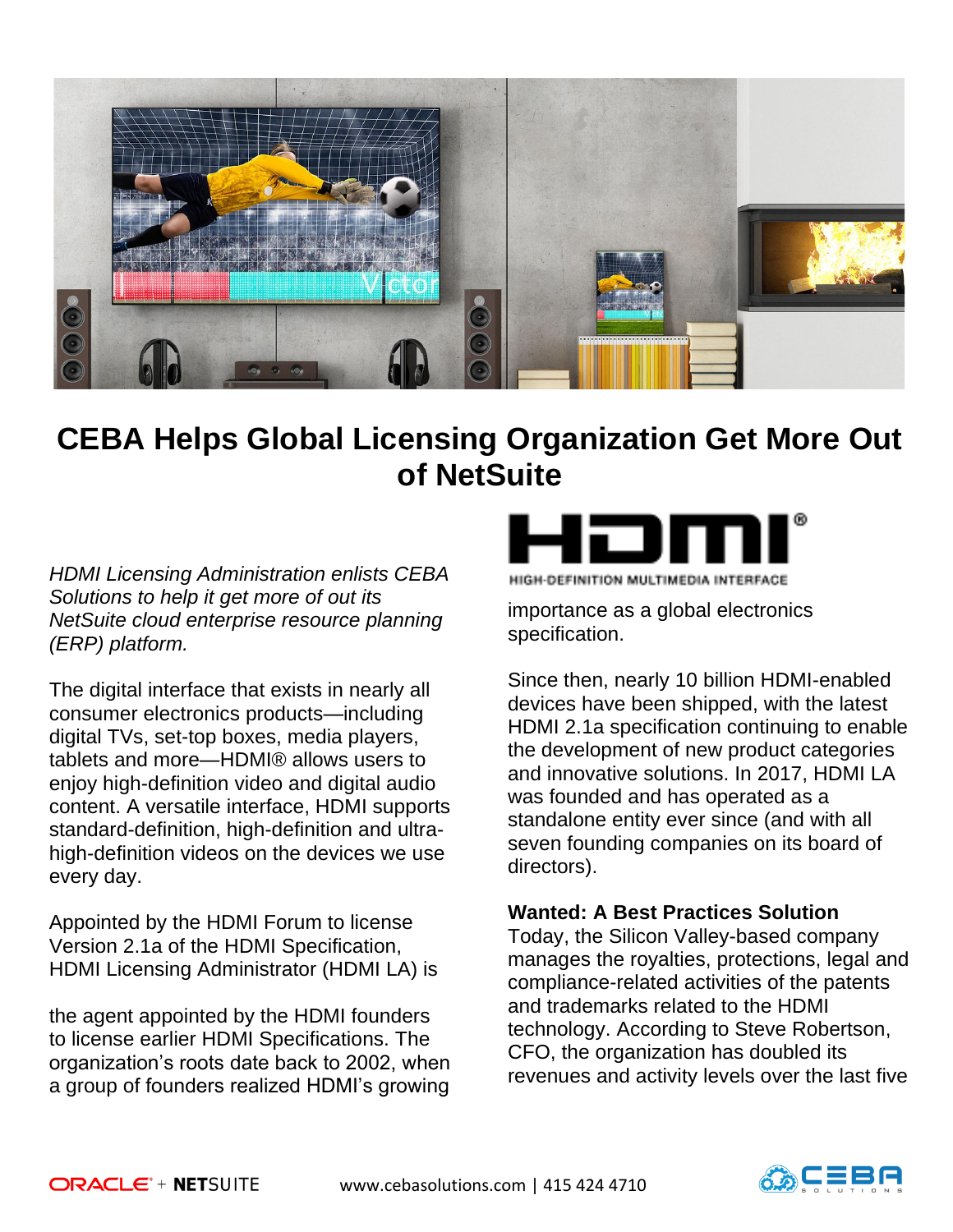years. "It's been tremendous growth," Robertson said, "while maintaining a lean staff of about 45 employees worldwide."

# *"We want to be as automated as we can possibly be given our resource constraints"*

### Steve Robertson – CFO HDMI

This commitment to maintaining a "lean" staff means HDMI LA relies on technology and automation to help the company streamline its operations, improve efficiencies and do more with less. When HDMI LA spun out of its previous organization in 2017, it needed a back-office system for managing the 2,000 adopters (i.e., "clients") that either pay royalties or annual fees to utilize the HDMI technology.

"At that point, we were still relying on certain technology, tools and workbooks that were born in the heyday of HDMI, back in the late-2000s/early-2010s," Robertson said. "That's why we turned to CEBA Solutions to help get us to a more 'best practices' solution, from a back-office operations standpoint."

### **Moving Away from Spreadsheets**

Familiar with NetSuite, the team at HDMI LA completed an initial, Phase I rollout of the cloud enterprise resource planning (ERP) platform with an outsourced consultant. With NetSuite's basic financial and reporting capabilities in place, it was then ready to optimize the platform and get more out of it.

"When I joined the company in early-2020, it was basically still a very spreadsheet-heavy environment," said Robertson. "I immediately

brought on an interim controller because I needed another analytical mind to help think through how to make our environment more efficient."

Robertson had worked with Zabe Siddique of CEBA Solutions in a prior position and asked him to review some of the areas where HDMI LA wasn't making the best use of NetSuite, like dashboard reporting; the tracking of daily, weekly and monthly trends; and the management of non-standard invoicing.

"We reached out to CEBA for a third-party set of eyes, to look at areas where we were suboptimizing NetSuite and provide us with recommendations on how to address the low hanging fruit," Robertson said, "and where we could get some quick wins."

From there, HDMI LA would work with CEBA to create an automation roadmap that would lessen its reliance on spreadsheets and other manual processes without having to hire more staff. "We want to be as automated as we can possibly be," said Robertson, "given our resource constraints."

## **CEBA Speaks the Language of its Customers**

Recently, HDMI LA activated NetSuite's dashboard reporting functionalities and is using them to track revenue across different categories. It's also using more of the ERP's reporting features and will soon launch the consolidation module. "We have a couple of foreign entities and the consolidation and intercompany transactions are being pulled together in an Excel environment," Robertson explained. "We're hoping to change that in the next quarter or so."